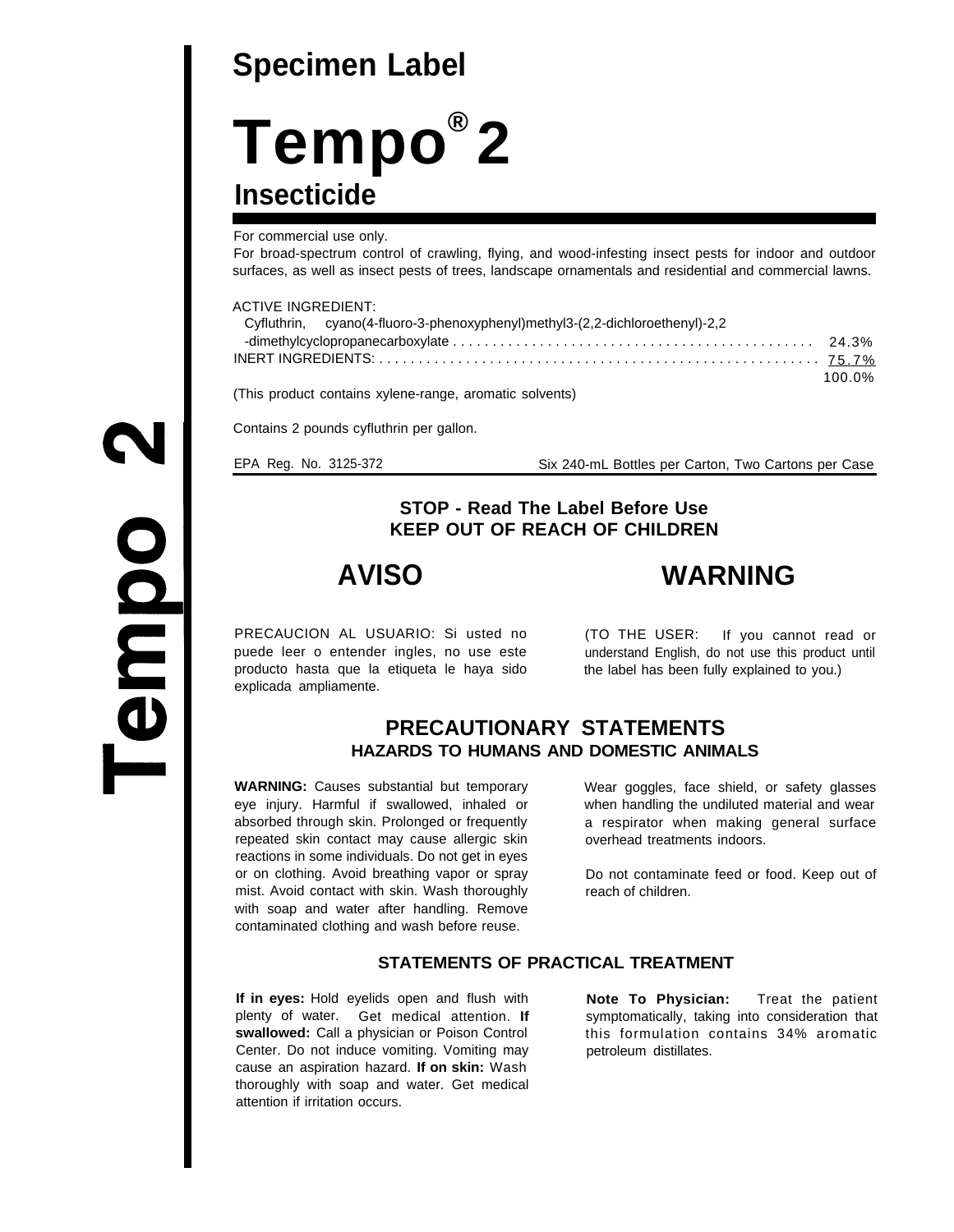#### **ENVIRONMENTAL HAZARDS**

This pesticide is toxic to fish. Remove from premises or tightly cover fish tanks and disconnect aerators when applying indoors where such containers are present. Do not apply directly to water, to areas where surface water is present or to intertidal areas below the mean high water mark. Drift and runoff from treated areas may be hazardous to aquatic organisms in neighboring areas. Do not contaminate water when disposing of equipment washwaters.

It is a violation of Federal law to use this product in a manner inconsistent with its labeling.

IMPORTANT: Read these entire Directions and Conditions of Sale before using TEMPO 2 Insecticide.

**CONDITIONS OF SALE:** THE DIRECTIONS ON THIS LABEL WERE DETERMINED THROUGH RESEARCH TO BE THE DIRECTIONS FOR CORRECT USE OF THIS PRODUCT. THIS PRODUCT HAS BEEN TESTED FOR A RANGE OF WEATHER CONDITIONS SIMILAR TO THOSE WEATHER CONDITIONS THAT ARE ORDINARY AND CUSTOMARY IN THE GEOGRAPHIC AREA WHERE THE PRODUCT IS USED. INSUFFICIENT CONTROL OF PESTS AND/OR INJURY TO THE CROP TO WHICH THE Apply this product only as specified on this label.

This pesticide is highly toxic to bees exposed to direct treatment or residues on crops or weeds. Do not apply TEMPO 2 or allow it to drift onto crops or weeds on which bees are actively foraging. Additional information may be obtained by consulting your Cooperative Extension Service.

# **DIRECTIONS FOR USE**

PRODUCT IS APPLIED MAY RESULT FROM THE OCCURRENCE OF EXTRAORDINARY OR UNUSUAL WEATHER, OR FROM FAILURE TO FOLLOW LABEL DIRECTIONS. IN ADDITION, FAILURE TO FOLLOW LABEL DIRECTIONS MAY CAUSE INJURY TO OTHER CROPS, ANIMALS, MAN, OR THE ENVIRONMENT. BAYER OFFERS, AND THE BUYER ACCEPTS AND USES, THIS PRODUCT SUBJECT TO THE CONDITIONS THAT EXTRAORDINARY OR UNUSUAL WEATHER, OR FAILURE TO FOLLOW LABEL DIRECTIONS ARE BEYOND THE CONTROL OF BAYER AND ARE, THEREFORE, THE RESPONSIBILITY OF THE BUYER.

**Do not formulate this product into other end-use products.**

#### **GENERAL INFORMATION FOR STRUCTURAL PEST CONTROL**

TEMPO 2 Insecticide is a liquid formulation containing 2 lb active ingredient per gallon, which will provide effective knockdown and residual control of the pests listed in this label.

TEMPO 2 is intended for use as a general surface, spot, or crack and crevice application in and around buildings and structures and their immediate surroundings and on various modes of transport. Permitted areas of use include, **but are not limited to,** apartment buildings, bakeries, bottling facilities, breweries, cafeterias, candy plants, cereal processing and manufacturing plants, correctional facilities, dairies and dairy product processing plants, frozen food plants, grain mills, granaries, greenhouses, hospitals, hotels, houses, industrial buildings, kitchens, laboratories, livestock housing structures, pet kennels, manufacturing establishments, mausoleums, poultry houses, meat, poultry and egg processing and packing plants, meat and produce canneries, nursing homes, pickle factories, restaurants, schools, spice plants, stores, warehouses, wineries and similar structures as well as aircraft, buses, trucks, trailers, rail cars, and marine vessels.

Do not use in aircraft cabins.

Hospital and/or nursing home patients must be removed from their rooms while treatment is being applied and must not be allowed to return until all treated surfaces have dried. School classrooms must be treated only when students are not present, and all treated surfaces must be dry before the students are allowed to return.

TEMPO 2 is intended to be mixed with water and applied with hand-pressurized, power-operated sprayers, or foamgenerating equipment. Spray pressure should not exceed 50 PSI at the nozzle tip when used indoors. Add the appropriate amount of product when filling sprayer tank with water, shake or agitate as necessary to mix. Diluted spray mixture can be stored overnight and applied the following day; however, mixture should be agitated prior to application to prevent uneven distribution of product. Before leaving spray mixture unagitated for an extended period of time, release tank pressure and elevate nozzle and hose above tank outlet, activate trigger and drain all dilution from hose back into spray tank. Re-tighten spray tank lid and do not re-pressurize until starting spray again.

TEMPO 2 will not stain or cause damage to any painted or varnished household surface, plastic, fabric or other surface where water applied alone causes no damage.

**TANK MIXING:** The user, at his discretion, can tank mix pesticides currently registered for similar use patterns, unless the product labels specifically prohibit such use. See Extended Cockroach Control with Insect Growth Regulators.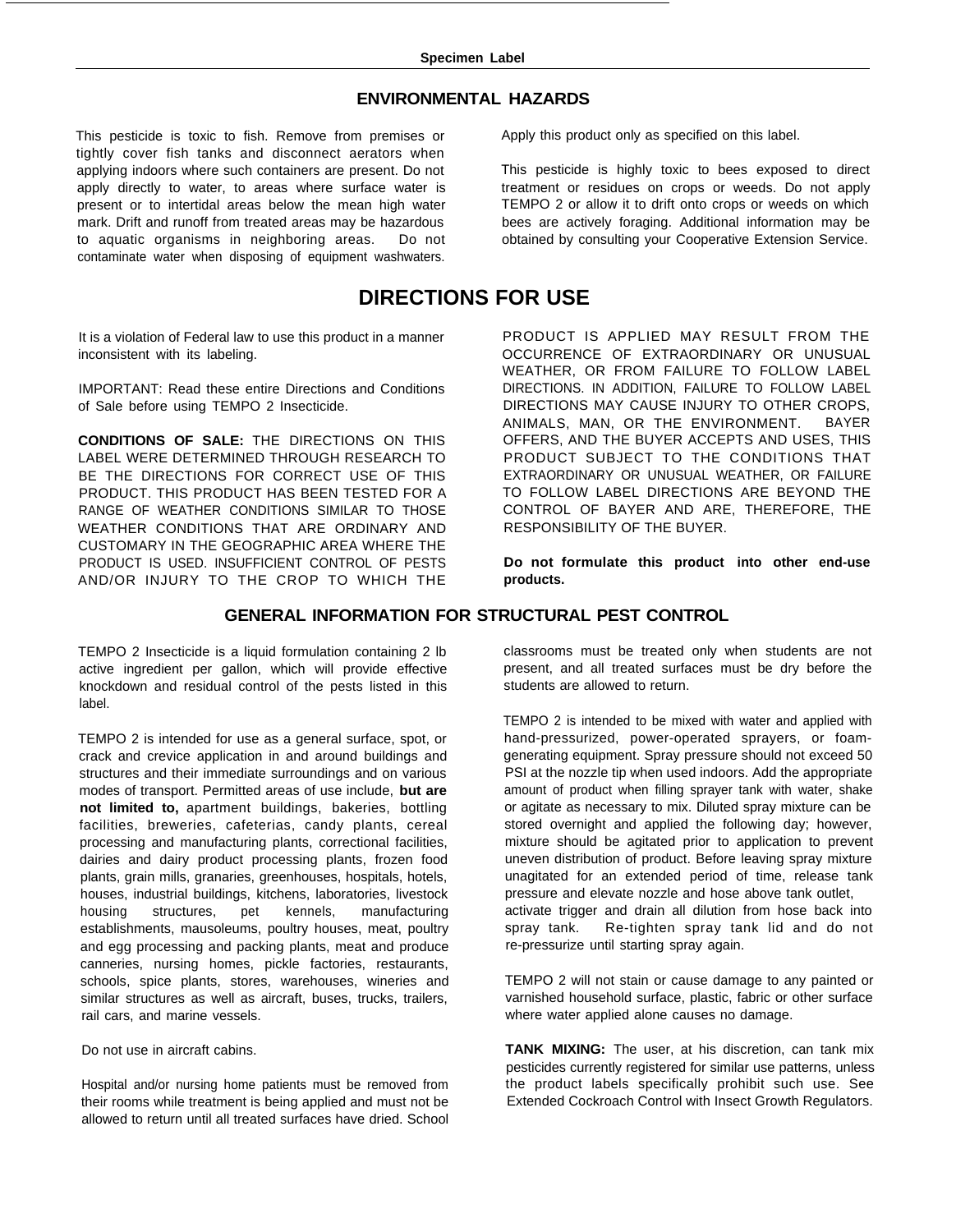It is always recommended that a small jar compatibility test using proper proportions of chemicals and water be run to check for physical compatibility prior to tank mixing.

#### **GENERAL SURFACE APPLICATION**

**Use 8 milliliters of TEMPO 2 per 1000 sq ft (see Note 1) in sufficient water to adequately cover the area being treated, but which will not allow dripping or runoff to occur (see Note 2).** Use a low pressure system with a fan type nozzle to uniformly apply the dilution. Applications can be made to walls, floors, ceilings, in and around cupboards, between, behind and beneath equipment, appliances, around floor drains, window and door frames, and on the underside of shelves, drawers and in similar areas. Applications may be made to floor surfaces along walls and around air ducts,

however, do not treat entire area of floor or floor coverings. In the home, all food-processing surfaces and utensils should be covered or thoroughly washed following treatment. Cover exposed food or remove from area being treated. Re-application can be made at 10-day intervals, if necessary. Do not apply where electrical short circuits could occur. Use a dust or dry bait in these areas. It is recommended to wear safety glasses, goggles or face shield and a respirator when making a general surface treatment to overhead areas.

**Note** 1: Under conditions of severe pest infestation or when quicker knockdown and/or longer residual control is needed, use 16 milliliters of TEMPO 2 per 1000 sq ft.

| Note 2: Volume of Water Sprays Applied to a Vertical Surface to Attain Appropriate Coverage |  |  |
|---------------------------------------------------------------------------------------------|--|--|
|                                                                                             |  |  |

| <b>Type of Surface</b>            | Quarts/<br>1000 Sq Ft | Gallons/<br>1000 Sq Ft |  |
|-----------------------------------|-----------------------|------------------------|--|
| Ceramic tile (glazed)             | 0.75                  | 0.2                    |  |
| Stainless steel                   | 0.75                  | 0.2                    |  |
| Latex painted plywood (semigloss) | 4.0                   | 1.0                    |  |
| Masonite (smooth)                 | 6.3                   | 1.5                    |  |
| Unpainted plywood                 | 11.0                  | 2.7                    |  |
| Unpainted particle board          | 11.7                  | 3.0                    |  |
| Cement block (semigloss latex)    | 12.5                  | 3.2                    |  |
| Cement block (unfinished)         | 145.5                 | 36.3                   |  |

#### **SPOT, OR CRACK AND CREVICE APPLICATIONS**

**Mix 8 milliliters of TEMPO 2 in one gallon of water to make a dilution of 0.05% active ingredient concentration (see Note 3).** Use a low pressure system with a pin-point or variable pattern nozzle or appropriate foam generating equipment to apply the dilution or sufficient volume of foam in specific areas such as: cracks and crevices in or behind baseboards, in floors, walls, expansion joints, areas around water and sewer pipes, wall voids, or voids in table legs and equipment where pests can hide as well as other similar areas. Spot treatments may also be made to areas **including but not limited to** storage areas, closets, around water pipes, doors and windows, behind and under refrigerators, cabinets, sinks, stoves and other equipment, the underside of shelves, drawers and similar areas. TEMPO 2 can be reapplied at 10-day intervals, if necessary. Do not apply where electrical short circuits could occur. Use a dust or dry bait in these areas.

**Note 3:** Under conditions of severe pest infestation or when quicker knockdown and/or longer residual control is needed, mix 16 milliliters of TEMPO 2 in one gallon of water to make a dilution of 0.1% active ingredient concentration.

#### **EXTENDED COCKROACH CONTROL WITH INSECT GROWTH REGULATORS**

Use TEMPO 2 in a tank mix combination with an Insect Growth Regulator (IGR) for extended control of American, Asian, German, Oriental, brown-banded, smoky brown and other species of cockroaches. Use in food areas of food handling establishments only if all products in tank mix are registered for such use.

Make applications in accordance with those label instructions which are the same for each product. Prepare the tank mix using the recommended rate of TEMPO 2 and the IGR of choice by adding the TEMPO 2 first and making sure it is a well mixed dilution, then adding the correct amount of IGR according to its label instructions. Follow all label instructions for use patterns and spray intervals from the IGR label to achieve maximum benefit.

Refer to the appropriate sections of the label for TEMPO 2 and the label for the IGR of choice for additional precautions, restrictions, limitations, and application information.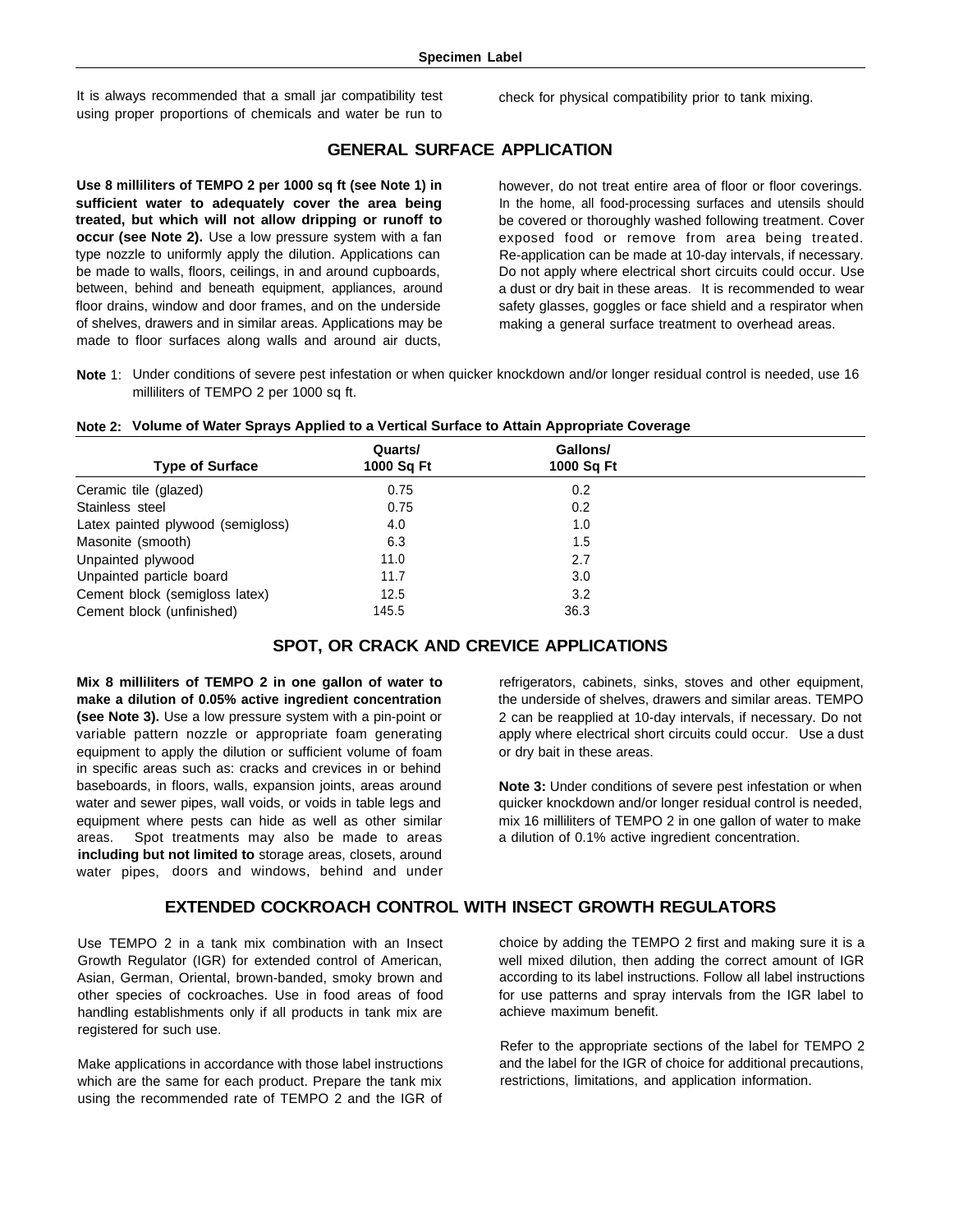#### **FOOD/FEED HANDLING ESTABLISHMENT APPLICATIONS**

TEMPO 2 applications are permitted in both food/feed and non-food areas of food/feed handling establishments as a general surface, spot, or crack and crevice treatment. Food/feed handling establishments are defined as places other than private residences in which exposed food/feed is held, processed, prepared or served. Included also are areas for receiving, storing, packing (canning, bottling, wrapping, boxing), preparing, edible waste storage and enclosed processing systems (mills, dairies, edible oils, syrups) of food. Serving areas where food is exposed and the facility is in operation are also considered food areas.

**TEMPO 2 is authorized by the USDA for use in federally inspected meat and poultry plants. This product is acceptable for use in edible product areas of official establishments operating under the Federal meat, poultry, shell egg grading, and egg products inspection programs, as a crack and crevice treatment.**

**General Surface Application:** Do not apply as a general surface application in the food handling areas of the facility, when the facility is in operation or foods are exposed. Do not apply directly to food products. Cover or remove all foodprocessing and/or handling equipment during application. After application in food-processing plants, bakeries, cafeterias and similar facilities, wash all equipment, benches, shelving and other surfaces which food will contact. Clean food handling or processing equipment and thoroughly rinse with clean, fresh water.

**Spot, Crack and Crevice Application:** Spot or crack and crevice applications may be made while the facility is in operation; however, food should be covered or removed from area being treated. Do not apply directly to food or food-handling surfaces.

#### **INDOOR PEST CONTROL**

#### **CRAWLING INSECT PEST CONTROL**

For **general household pests** and **occasional invaders** make applications in a manner as previously described under General Surface, Spot, or Crack and Crevice Application. Particular attention should be given to treating entry points and harborage areas.

For **pantry pest control** of exposed adult and immature stages of insects, make application to cupboards, shelving and storage areas. Particular attention should be given to treating cracks and crevices and other harborage areas. Remove all utensils, uncovered foodstuffs (or any with package opened), shelf paper and other objects before spraying. Allow treated surfaces to dry and cover shelves with clean paper before replacing any utensils, foodstuff or other items. Any foodstuff accidentally contaminated with spray dilution should be discarded.

For **stored product pest control** of exposed adult and immature stages of insect pests, apply to cracks, crevices, and other surfaces where the pests have been seen or has harborage. Treat warehouses, production facilities, storage areas, rail cars, truck beds and other areas where products are stored before filling with the product. TEMPO 2 may be used by pest control operators and grain producers to treat grain storage facilities and other areas noted above for stored product pest control. Cleaning of all areas prior to use of TEMPO 2 will increase levels of control. Any foodstuffs infested with pests should be removed and destroyed.

For **premise pest control** make application to rugs, carpeting beneath furniture, in closets and storage areas where these pests normally feed or hide. Do not apply to entire floor area. Applications to furniture should be

restricted to those areas where no prolonged contact by humans will occur. Avoid contact with treated surfaces until dry. Remove or tightly cover fish tanks and disconnect aerators during application. Pets should be removed from the area being treated during application and until treated surfaces are completely dry.

For **aircraft pest control** apply to cracks, crevices and other surfaces where the pests have been seen or have harborage. Applications can be made to carpet and upholstered surfaces where no prolonged contact by human skin will occur. Applications should not be made when passengers or non-essential personnel are present in the immediate or treated area. All surfaces should be dry prior to re-entry by passengers or other personnel.

For **use by pest control operators or livestock producers in livestock housing structures (including poultry houses) and pet kennels** to control crawling and flying insect pests. Apply as a general surface and/or a crack and crevice spray. Control will be enhanced when facilities are cleaned and interior applications are supplemented with exterior perimeter treatments. Do not make interior applications of TEMPO 2 in areas of facility where animals other than cattle or horses are present. Do not make applications to animal feedstuffs or watering equipment.

#### **FLYING INSECT PEST CONTROL (General Surface Spray)**

**For control of flying insects indoors** make application to surfaces as directed under Directions For Use, where the pests collect or rest. **Do not apply as a "space spray" application.**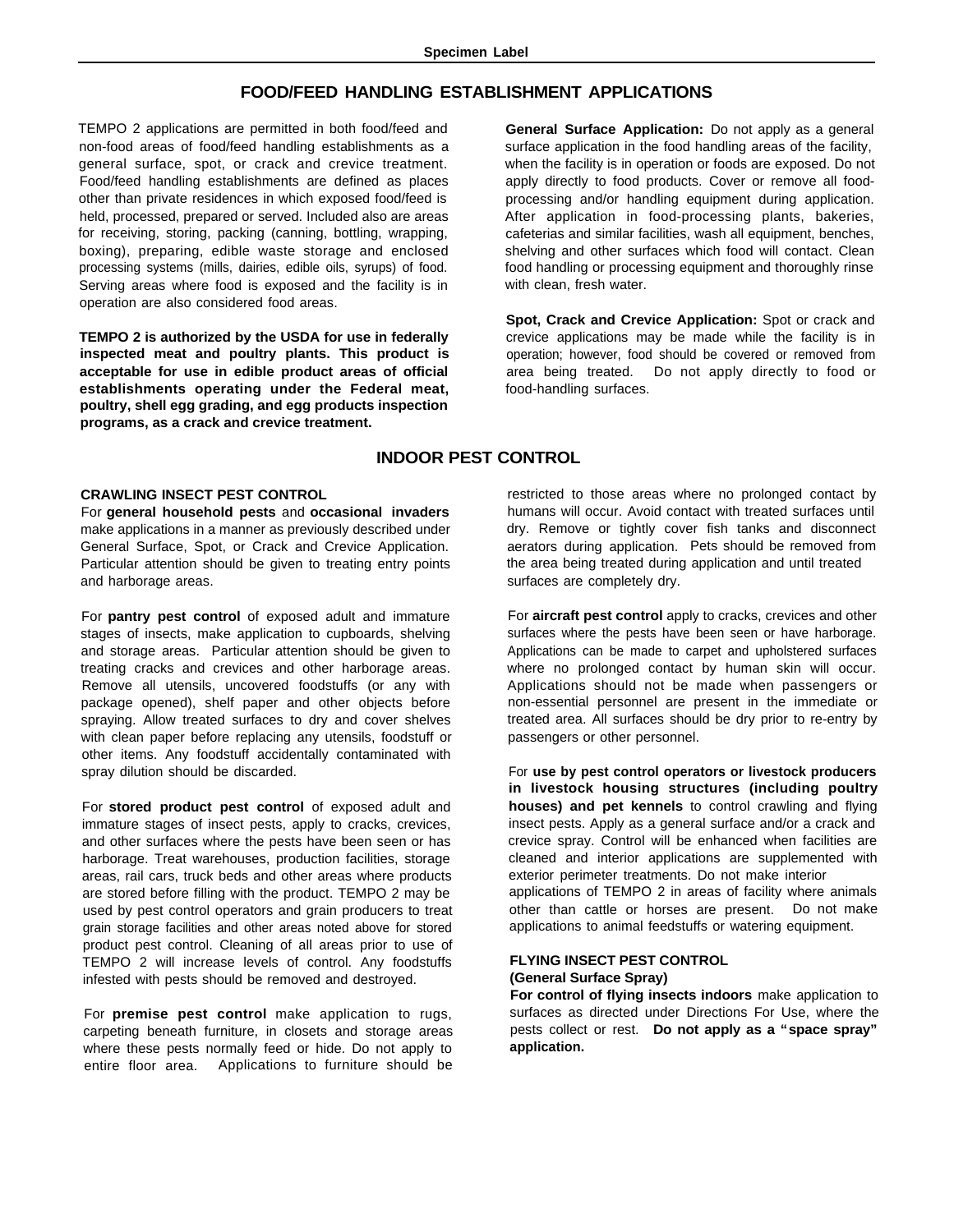#### **OUTDOOR PEST CONTROL**

**For control of flying insects outdoors** use a 0.05% to 0.1% dilution and make applications to outside surfaces of buildings, porches, patios, garages and other areas where these pests have been seen or found. Use a 0.1% dilution and make pin stream applications directly to the nests of wasps, yellow jackets and hornets.

**For perimeter pest control,** make a general surface application to outside surfaces of buildings, porches, patios, garages and other adjacent areas where pests have been seen or found. To help prevent infestations of buildings by occasional invaders, treat soil, turf or other substrates adjacent to buildings, the building foundation, walls, around doors and windows, soffit areas where these pests are active and may find entrance or harborage. Apply a minimum of 6 milliliters of TEMPO 2 per 1000 sq ft in sufficient water to provide adequate coverage.

For control of the **imported red fire ant,** use a 0.1% dilution of TEMPO 2 and thoroughly drench or inject the entire mound area. Treat all areas of the mound showing activity to provide contact control of the adult fire ants. TEMPO 2 will provide contact activity and residual repellency in the active mound.

When using the injection treatment method for control of the imported red fire ant, it is essential that treatment be made to the bottom of the active mound. Apply dilution or sufficient volume of foam throughout the mound using a downward and upward motion of the injector tool. Multiple injection sites may be needed to ensure complete distribution of the dilution or foam throughout the active mound.

Do not use TEMPO 2 to treat fire ant mounds in any food crop production area, pasture or area where food crop production may occur.

#### **CONTROL OF WOOD INFESTING PESTS**

For control of **wood infesting beetles** on surfaces in homes and other structures, apply a 0.1% dilution of TEMPO 2. For treatment of small areas, apply by brushing or spraying the suspension evenly on wood surfaces. For large or overhead areas of homes, apartment buildings, etc, apply as a coarse spray to thoroughly cover the area. Cover all surfaces below the area being sprayed with plastic sheeting or other material which can be disposed of by placing in trash if contamination from dripping occurs. Sprayed surfaces should be avoided until the treated area is completely dry.

For control of **above-ground termites and wood-infesting beetles** in localized areas, apply a 0.1% dilution or sufficient volume of foam of TEMPO 2 to voids and galleries in damaged wood, and in spaces between wooden structural members and between the sill plate and foundation where wood is vulnerable. Applications may be made to inaccessible areas by drilling, and then injecting the dilution or foam with a suitable directional injector into the damaged wood or wall voids. Termite carton nests in building voids may be injected with 0.1% dilution or foam using a pointed injection tool. Multiple injection points to varying depths may be necessary. It is desirable to physically remove carton nest material from building voids when such nests are found. Application to attics, crawl spaces, unfinished basements, or man-made voids may be made with a coarse fan spray of 0.1% dilution to control exposed worker and winged reproductive forms of termites. This type of application is intended to be a supplemental treatment for control of drywood and above-ground subterranean termites and other wood-infesting insects.

For control of **swarming or reproductive stages of termites,** apply a 0.1% dilution to the swarm or area on which they collect.

For control of **above-ground termites** inside trees, utility

poles, fencing and decking materials and similar structural members, drill to find the interior infested cavity and inject 0.1% dilution or foam using an appropriate treatment tool with a splashback guard.

Termite carton nests in trees may be injected with 0.1% dilution or foam using a pointed injection tool. Multiple injection points to varying depths may be necessary. It is desirable to physically remove carton nest material from trees when such nests are found.

For protection of **firewood from carpenter ants and termites,** treat soil beneath firewood prior to stacking with a 0.1% dilution at 1 gallon per 8 square feet to prevent carpenter ant or termite infestation. For control of **carpenter ants** in houses and other structures, use a 0.1% dilution and apply as a general surface, spot, crack and crevice or wall void application. Repeat treatments when necessary. Apply around doors and windows and other places where carpenter ants may enter the premises. Spray or foam into cracks and crevices or through small drilled holes into voids where these ants or their nests are present. Use a sufficient amount of coarse spray or foam to cover the area. Do not exceed 1 gallon of dilution per 1000 square feet of treated surface.

For control of **carpenter ants** inside trees, utility poles, fencing and decking materials and similar structural members, drill to find the interior infested cavity and inject 0.1% dilution or sufficient volume of foam using an appropriate treatment tool with a splashback guard. Repeat as needed.

For control of **tunneling carpenter ants** in soil, apply a 0.1% dilution as a drench or inject the dilution or foam at intervals of 8 to 12 inches. Establish a uniform vertical barrier at the edge of walls, driveways or other hard surfaces where ants are tunneling beneath the surfaces.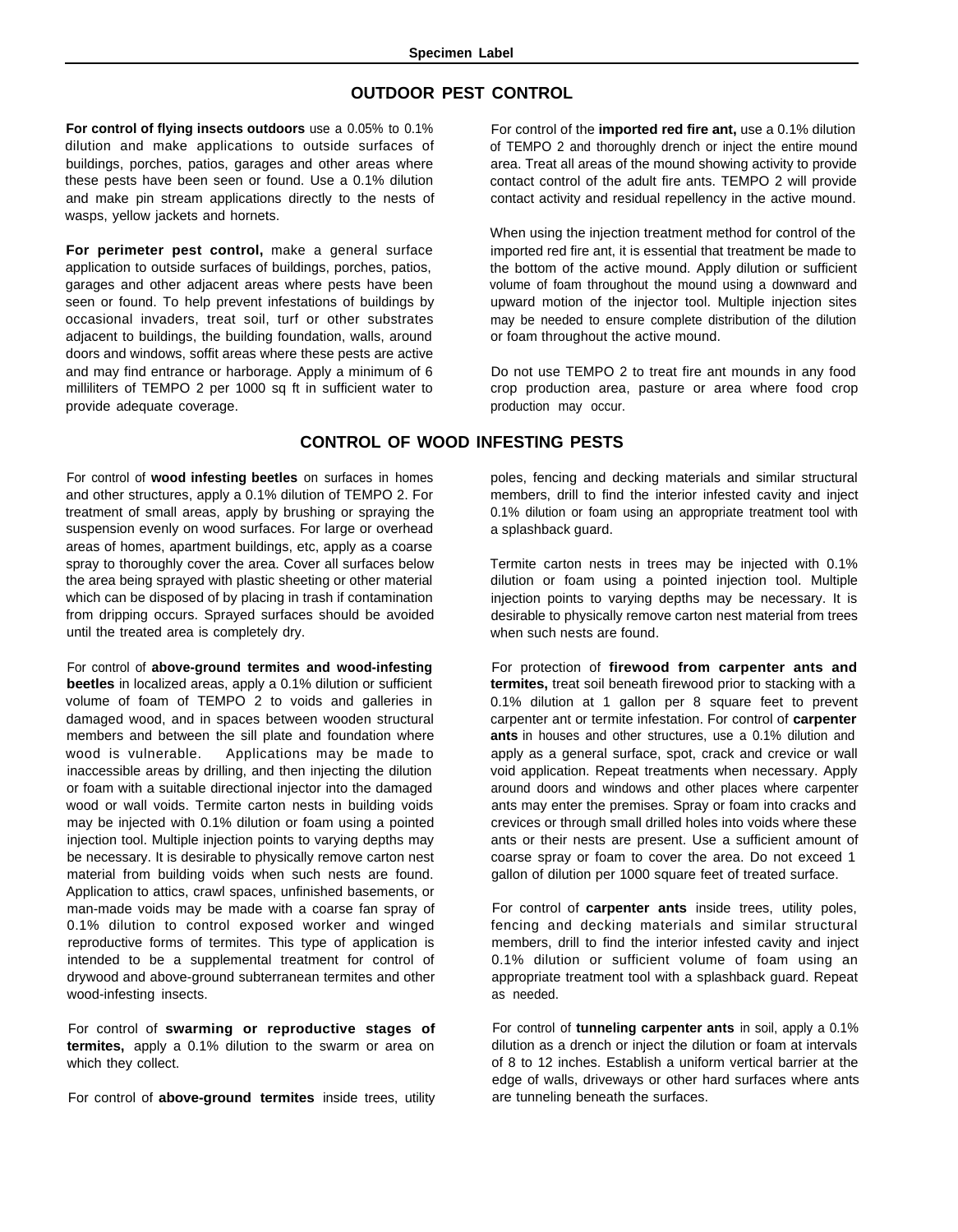For control of **carpenter bees in structures,** use a 0.1% dilution and spray the liquid directly into gallery entrance holes. Following treatment, the entrance holes may be left open 24 hours to be certain that returning adult bees are killed. When there is no activity, the hole may be sealed with a suitable sealant.

**FOAM APPLICATION USE DIRECTIONS:** Mix end-use dilution of TEMPO 20 WP with manufacturer's recommended volume of foaming agent. For a 0.05 to 0.1% foam concentration, foam 8 to 16 milliliters of TEMPO 2 formulation per gallon of pre-foamed dilution.

| PESTS CONTROLLED BY TEMPO*                                                                                                                                                                    |                                                                                                               |                                                                                                                                                                                                                                                                                                                                                                                                                   |                                                                                                                                                                                                                                           |                                                                                                                                                                                                                   |  |
|-----------------------------------------------------------------------------------------------------------------------------------------------------------------------------------------------|---------------------------------------------------------------------------------------------------------------|-------------------------------------------------------------------------------------------------------------------------------------------------------------------------------------------------------------------------------------------------------------------------------------------------------------------------------------------------------------------------------------------------------------------|-------------------------------------------------------------------------------------------------------------------------------------------------------------------------------------------------------------------------------------------|-------------------------------------------------------------------------------------------------------------------------------------------------------------------------------------------------------------------|--|
| <b>I. INDOOR PREMISE PESTS</b>                                                                                                                                                                |                                                                                                               |                                                                                                                                                                                                                                                                                                                                                                                                                   | <b>II. FOOD PROCESSING</b>                                                                                                                                                                                                                | <b>IV. OUTDOOR/PERIMETER PESTS</b>                                                                                                                                                                                |  |
| 1. Crawling Pests<br>Ants (except<br>Pharaoh)<br>Bedbugs<br>Carpet beetles<br>Centipedes<br>Cockroaches<br>American<br>Asian<br>German<br>Oriental<br>brown-banded<br>smoky brown<br>Crickets | 2. Flying Pests<br>Clothesmoths<br>Flies<br>Gnats<br>Midges<br>Mosquitoes<br>Moths<br>Wasps<br>Yellow jackets | 3. Pantry & Stored<br><b>Product Pests</b><br>Beetles (exposed adults)<br>& immature stages)<br>Cadelle<br>Cigarette<br><b>Confused Flour</b><br>Dermestid<br>Drug-store<br>Granary weevil<br><b>Hide</b><br>Larder<br>Leather<br>Lesser grain borer<br>Lesser mealworm<br>Merchant grain<br>Mealworm<br>Red flour<br>Rice weevil<br>Sawtoothed grain<br>Warehouse<br>Moths<br>Indian meal<br>Mediterranean flour | <b>PESTS</b><br>(Same crawling & flying<br>pests, pantry & stored<br>product pests as for<br>INDOOR PREMISE) and<br><b>Fruitflies</b><br>Phoridflies<br><b>Sciaridflies</b>                                                               | Ants<br><b>Bees</b><br>Boxelder bugs<br>Carpenter ants<br>Cecidflies<br>Centipedes<br>Clusterflies<br>Cockroaches<br>Crickets<br>Elm leaf beetle<br>Fire ants<br>Firebrats<br>Flies<br>Fleas                      |  |
| Darkling beetles<br>Earwigs<br><b>Firebrats</b><br><b>Millipedes</b><br>Pillbugs<br>Silverfish<br>Sowbugs<br>Spiders                                                                          |                                                                                                               |                                                                                                                                                                                                                                                                                                                                                                                                                   | <b>III. WOOD INFESTING</b><br><b>PESTS</b><br><b>Beetles</b><br>Ambrosia<br>Deathwatch<br>False powderpost<br>Old house borer<br>Powderpost<br>Carpenter ants<br>Carpenter bees<br><b>Termites</b><br>Subterranean<br>Formosan<br>Drywood | Gnats<br>Ground beetles<br><b>Hornets</b><br>Imported red fire ants<br>Midges<br><b>Millipedes</b><br>Mosquitoes<br><b>Moths</b><br>Scorpions<br>Silverfish<br>Spiders<br><b>Ticks</b><br>Wasps<br>Yellow jackets |  |

For **GENERAL SURFACE APPLICATION,** use 8 milliliters of TEMPO 2 per 1000 square feet in sufficient water to adequately cover the area being treated. Under conditions of severe pest infestation or when quicker knockdown and/or longer residual control is needed, use 16 milliliter: of TEMPO 2 per 1000 sq. ft.

For **SPOT, CRACK AND CREVICE OR FOAM APPLICATIONS,** mix 8 milliliters TEMPO 2 in one gallon of water to make a 0.05% active ingredient concentration. Under conditions of severe pest infestation or when quicker knockdown and/or longer residual control is needed, mix 16 milliliters of TEMPO 2 in one gallon of water to make a 0.1% active ingredient concentration.

#### **GENERAL INFORMATION FOR TURF AND LANDSCAPE ORNAMENTAL PEST CONTROL**

When used at recommended rates and as directed under RECOMMENDED APPLICATIONS, TEMPO 2 Insecticide will control the designated pests on trees, shrubs, foliage plants and flowers in outdoor landscaped areas such as parks, recreational areas, athletic fields, institutional grounds, etc., and interior plantscapes (such as in hotels, shopping malls, office buildings, etc.) where these plants are grown. TEMPO 2 Insecticide also controls designated pests in landscape and recreational turfgrass including home lawns, business and office complexes, shopping complexes, multi-family residential complexes, airports, cemeteries, parks, playgrounds and athletic fields, and other landscape turfgrass.

**NOTE: Not for use in commercial greenhouses, nurseries, on sod farms or grass grown for seed. Not for use on golf course turf.**

**APPLICATION TO ORNAMENTALS:** TEMPO 2 Insecticide mixes readily with water and may be used in all types of spray equipment. Mix product with the required amount of water and apply as a dilute spray application to the point of runoff but do not allow runoff to occur. When spraying hard-to-wet foliage such as holly, pine or ivy, the addition of a spreader/sticker may enhance both knockdown and residual activity. If concentrate or mist type spray equipment is used, an equivalent amount of product should be used on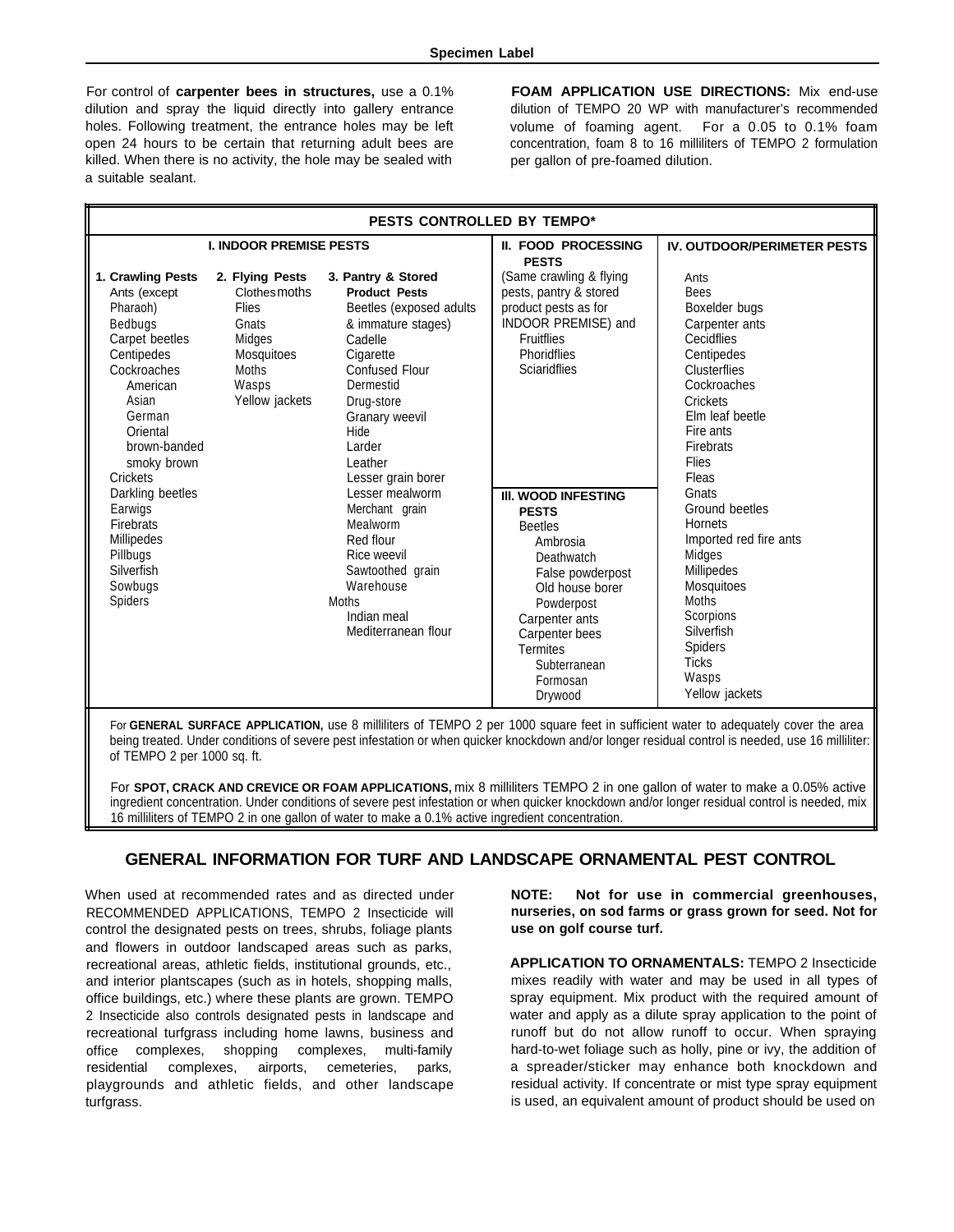the area sprayed, as would be used in a dilute application. Phytotoxicity testing has been carried out on a wide range of ornamental plants under various environmental conditions and no phytotoxicity has been observed. It is advised to pre-spray a selection of ornamentals if local use experience is unavailable. Time applications to flowering plants during periods when pollinating insects are not present, such as early morning or late evening.

**APPLICATIONS ON TURF:** TEMPO 2 Insecticide mixes readily with water and/or various fertilizer solutions and can be used in appropriate spray equipment to treat listed turfgrass. Applications should be made with accurately calibrated equipment and applied uniformly, using a coarse, large droplet, spray application procedure. Do not allow drift onto ponds, streams, or lakes. For optimum control of armyworms, cutworms and sod webworms, delay irrigation and mowing for at least 24 hours following the application. system.

Keep children and pets off treated areas until lawn has dried following the application.

**TANK MIXING:** The user, at his or her discretion, can tank mix pesticides currently registered for similar use patterns, unless the product labels specifically prohibit such use. No label dosage rates should be exceeded. For example, TEMPO 2 Insecticide can be tank mixed with MERIT 75 WSP Insecticide for use on turf and landscape ornamentals in accordance with the more (most) restrictive of label limitations and precautions. When tank mixing TEMPO 2 Insecticide with MERIT 75 WSP Insecticide, add the MERIT to the tank first while agitating. After the water-soluble packaging is fully dissolved and the powder is fully dispersed, then add the TEMPO 2 Insecticide.

Do not apply this product through any type of irrigation

| RECOMMENDED APPLICATIONS                                                                               |                                                                                                                                                                                                                                                                                                                                                                                                                                                                                                                            |                                                                                                                                                                                                                                                                                                                                                                                                                                                                                                               |                                                  |                                                                                                                                                                                                                                                                                                                                                                                                                                                                                                                                                                                                                                                                                                                                                                                                                                                                                                                                                                                                                                                                                               |  |
|--------------------------------------------------------------------------------------------------------|----------------------------------------------------------------------------------------------------------------------------------------------------------------------------------------------------------------------------------------------------------------------------------------------------------------------------------------------------------------------------------------------------------------------------------------------------------------------------------------------------------------------------|---------------------------------------------------------------------------------------------------------------------------------------------------------------------------------------------------------------------------------------------------------------------------------------------------------------------------------------------------------------------------------------------------------------------------------------------------------------------------------------------------------------|--------------------------------------------------|-----------------------------------------------------------------------------------------------------------------------------------------------------------------------------------------------------------------------------------------------------------------------------------------------------------------------------------------------------------------------------------------------------------------------------------------------------------------------------------------------------------------------------------------------------------------------------------------------------------------------------------------------------------------------------------------------------------------------------------------------------------------------------------------------------------------------------------------------------------------------------------------------------------------------------------------------------------------------------------------------------------------------------------------------------------------------------------------------|--|
| <b>CROP</b>                                                                                            | <b>PEST</b>                                                                                                                                                                                                                                                                                                                                                                                                                                                                                                                |                                                                                                                                                                                                                                                                                                                                                                                                                                                                                                               | <b>DOSAGE</b><br><b>TEMPO 2</b>                  | <b>REMARKS</b>                                                                                                                                                                                                                                                                                                                                                                                                                                                                                                                                                                                                                                                                                                                                                                                                                                                                                                                                                                                                                                                                                |  |
| LANDSCAPE<br>ORNAMENTALS<br>(Including<br>Trees, Shrubs,<br>Evergreens,<br>Flowers.<br>Foliage Plants) | Ants*<br>Aphids<br>Armyworms<br>Azalea caterpillars<br><b>Bagworms</b><br>Boxelder bugs<br><b>Bristly roseslugs</b><br><b>Budworms</b><br>California oakworms<br>Cankerworms<br>Casebearers<br>Clover mites<br>Cockroaches**<br>Crickets*<br>Cutworms<br>Elm leaf beetles<br>Elm spanworms<br>Flea beetles<br>Flies*<br>Fungus gnats<br>Grasshoppers<br>Gypsy moth larvae<br>Japanese beetles<br>(adult)<br>June beetles (adult)<br>Lace bugs<br>Leaf skeletonizers<br>Leaf-feeding caterpillars Whiteflies<br>Leafhoppers | Leafrollers<br>Mealybugs<br>Midges*<br>Mosquitoes*<br>Oleander moth larvae<br>Orchid weevil<br>Pear psylla<br>Pepper-treepsyllid<br>Pillbugs<br>Pine tip moths<br>Pine shoot moths<br>Plant bugs<br>Redhumped caterpillars<br>Sawfly larvae<br>Scale insects<br>(crawler stages)<br>Sowbugs<br>Spiders*<br>Spittlebugs<br>Striped oakworms<br>Striped beetles<br>Tent caterpillars<br><b>Thrips</b><br>Ticks (including deer ticks)<br>Tussock moth larvae<br>Wasps*<br>Webworms<br>Yellownecked caterpillars | 45 mL<br>$(1.5 \text{ fl oz})$<br>Per<br>100 Gal | Applications should be started prior to<br>establishment of high pest populations and<br>reapplication made as necessary. Good spray<br>coverage is necessary to provide the most<br>effective level of control. Addition of a<br>spreader/sticker at recommended rates may<br>enhance control of insects on certain species of<br>ornamentals having hard-to-wet foliage.<br>*The use of TEMPO 2 Insecticide for the control<br>of ants, crickets, spiders, midges, wasps, flies<br>and mosquitoes is limited to ornamental areas<br>and areas adjacent to buildings. Apply as a<br>general spray, concentrating on damp areas<br>beneath shrubbery, around foundations and in<br>areas of tall grass or weeds. Do not apply to<br>any food crop. Remove any animal feeding<br>dishes prior to treatment and do not allow spray<br>or drift to contact fish-bearing water.<br>**Outdoor cockroach control (including Asian<br>cockroaches) is obtained by spraying hiding or<br>resting places such as under shrubbery, in<br>ground covers and mulching materials, in<br>hollow trees, etc. |  |